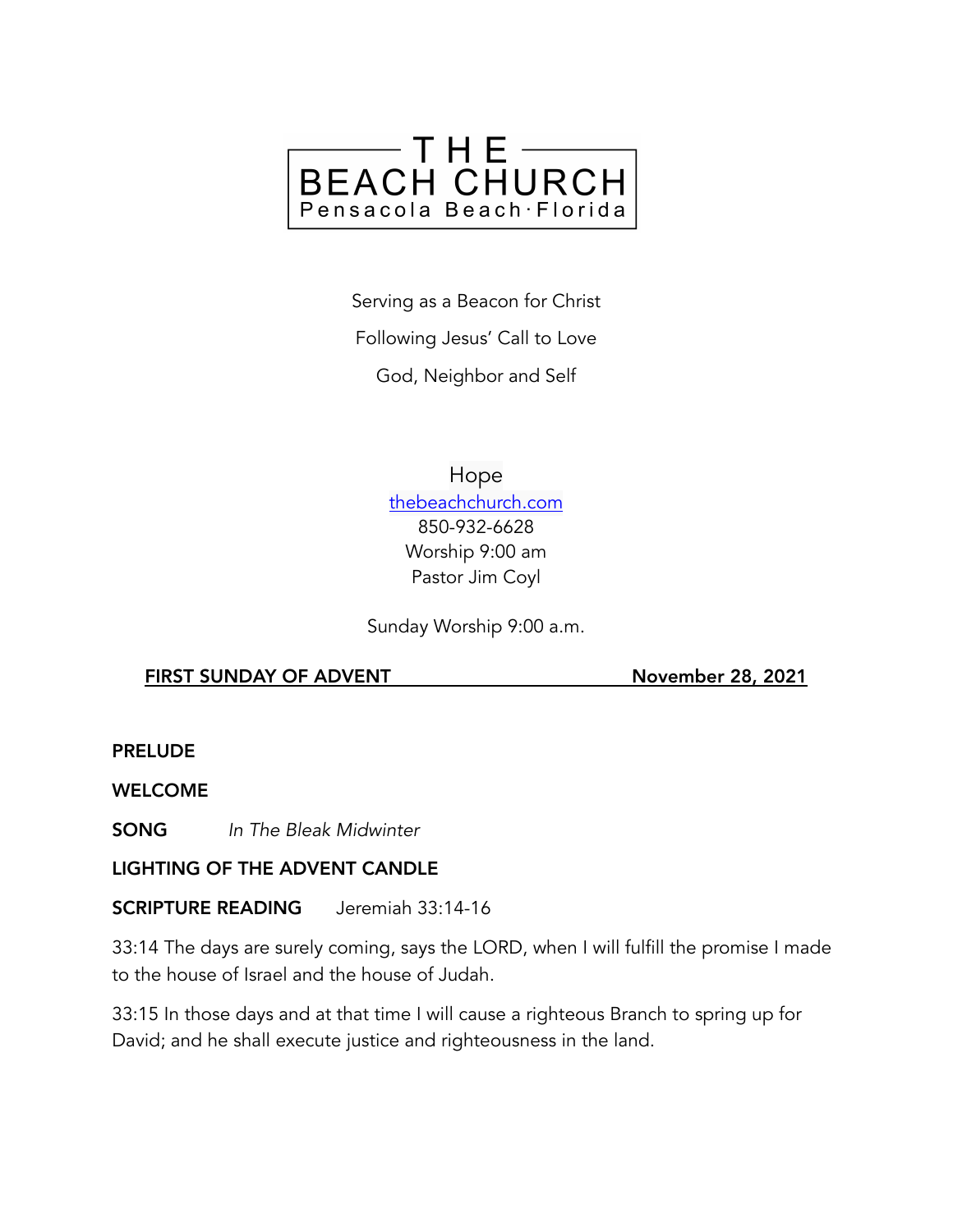33:16 In those days Judah will be saved and Jerusalem will live in safety. And this is the name by which it will be called: "The LORD is our righteousness."

SERMON *Expecting Interruption* Jim Coyl

# PASTORAL PRAYER AND THE LORDS PRAYER

Our Father who art in heaven, hallowed be Thy name. Thy Kingdom come, Thy will be done on earth as it is in heaven. Give us this day our daily bread, and forgive us our debts, as we forgive our debtors, and lead us not into temptation, but deliver us from evil. For Thine is the Kingdom, and the Power, and the Glory, forever. Amen.

SONG *O Come, O Come, Emanuel*

# **BENEDICTION**

# Celebrating an Eternal Advent ( A reflection by Fr. Richard Rohr )

In the first 1200 years of Christianity, the greatest feast was Easter with the high holy days of Holy Week leading up to the celebration of the resurrection of Christ. But in the 13th century, a new person entered the scene: Francis of Assisi felt we didn't need to wait for God to love us through the cross and resurrection. Francis intuited that the whole thing started with incarnate love, and he popularized what we now take for granted as Christmas, which for many became the greater Christian feast. The Franciscans popularized Christmas. Maybe their intuition was correct.

Francis realized that if God had become flesh—taken on materiality, physicality, humanity—then we didn't have to wait for Good Friday and Easter to "solve the problem" of human sin; the problem was solved from the beginning. It makes sense that Christmas became the great celebratory feast of Christians because it basically says that it's good to be human, it's good to be on this earth, it's good to be flesh, it's good to have emotions. We don't need to be ashamed of any of this. God loves matter and physicality.

With that insight, it's no wonder Francis went wild over Christmas! (I do, too: my little house is filled with candles at Christmastime.) Francis believed that every tree should be decorated with lights to show their true status as God's creations! And that's exactly what we still do 800 years later.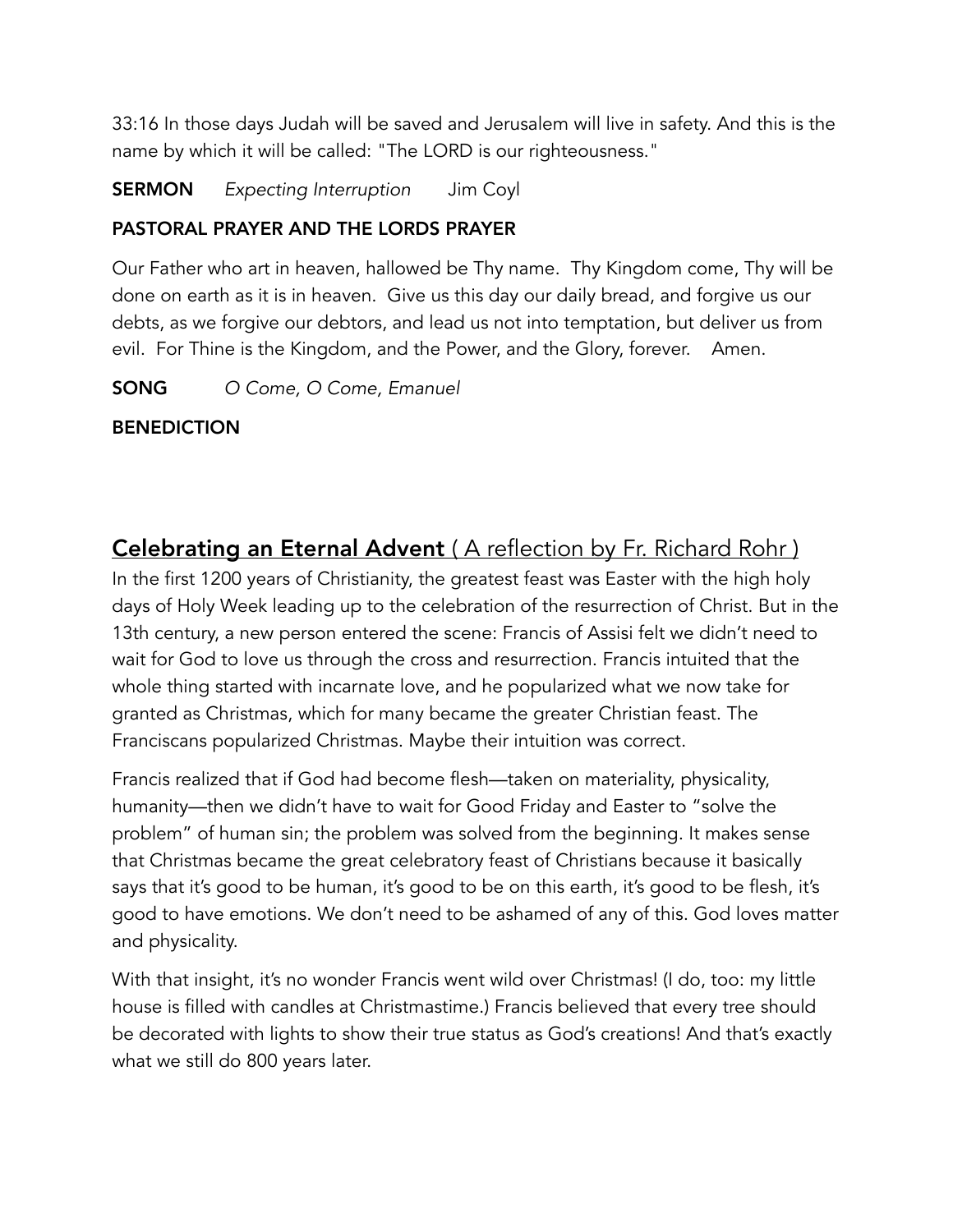Remember, when we speak of Advent or preparing for Christmas, we're not just talking about waiting for the little baby Jesus to be born. That already happened 2,000 years ago. In fact, we're welcoming the Universal Christ, the Cosmic Christ, the Christ that is forever being born in the human soul and into history.

And believe me, we do have to make room, because right now there is no room in the inn for such a mystery. We see things pretty much in their materiality, but we don't see the light shining through. We don't see the incarnate spirit that is hidden inside of everything material.

The early Eastern Church, which too few people in the United States and Western Europe are familiar with, made it very clear that the incarnation was a universal principle. Incarnation meant not just that God became Jesus; God said yes to the material universe. God said yes to physicality. Eastern Christianity understands the mystery of incarnation in the universal sense. So it is always Advent. God is forever coming into the world (see John 1:9).

We're always waiting to see spirit revealing itself through matter. We're always waiting for matter to become a new form in which spirit is revealed. Whenever that happens, we're celebrating Christmas. The gifts of incarnation just keep coming. Perhaps this is enlightenment.

## Reference:

Adapted from "An Advent Meditation with Richard Rohr" (Center for Action and Contemplation: 2017), [Richard Rohr Video](https://vimeo.com/246331333).

# FAMILY CORNER

Have you ever had to wait for something? What are some things we have to wait for? Birthdays, right? We might have to wait our turn with a toy or on a playground. When we go to a restaurant, we probably have to wait just to sit at a table, and then we wait again for someone to take our order and cook our food. If you're at Disneyworld or Universal, you have to wait in long lines for the best (scariest) ride. If you go to a doctor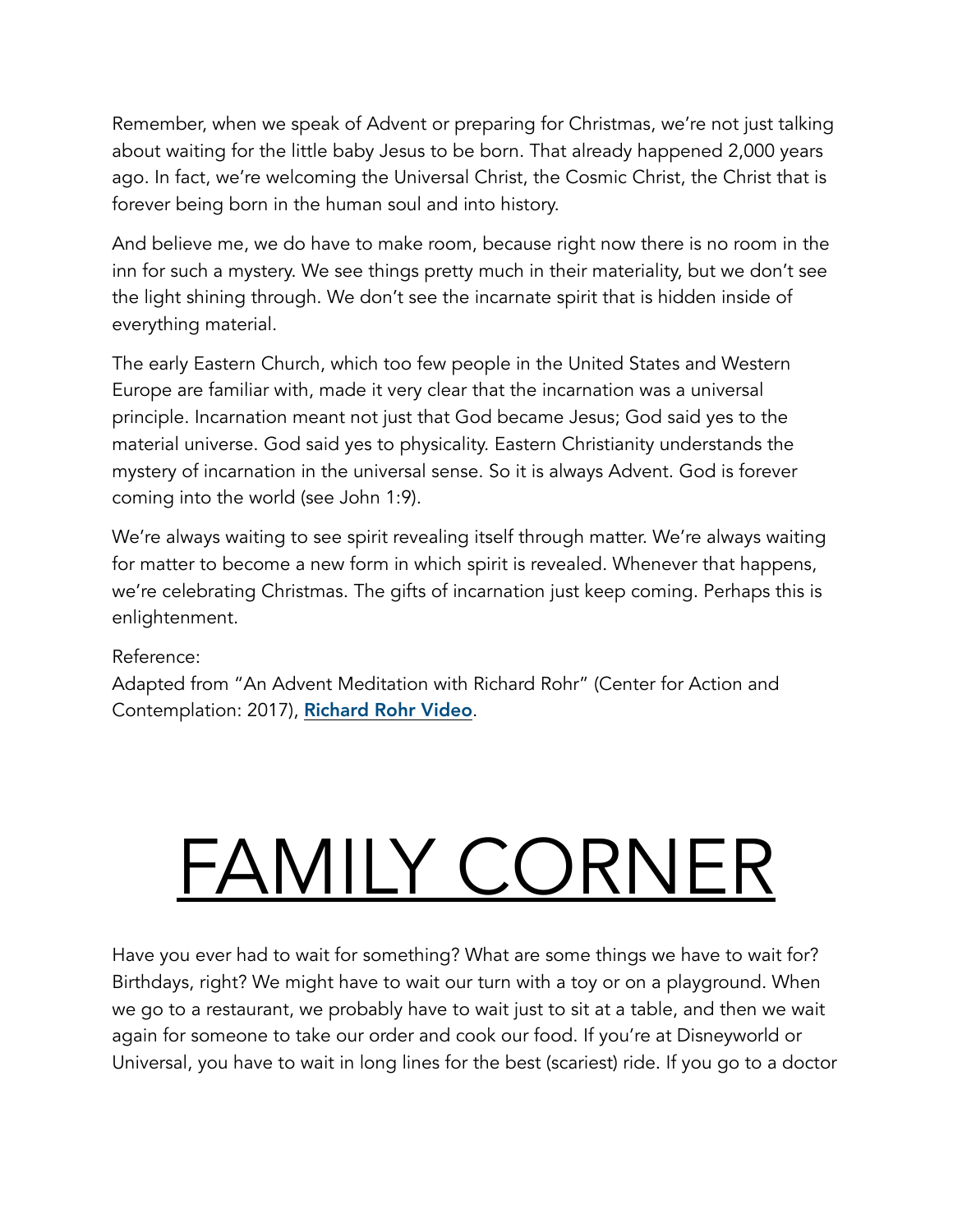or dentist, you have to sit in a waiting room. You have to wait when you're taking a long car ride to visit your grandparents in another state.

Waiting can be hard! It's especially challenging when you're waiting for something you really want or need, like when you're hungry and need food. Good things are worth the wait. People are willing to stand in long lines or spend two hours at a restaurant if they know that they are waiting for something wonderful. We are in the season of Advent now, and Advent is a time for waiting.

The word "Advent" means coming. What is the coming we are celebrating in these weeks? That's right, the coming of Jesus! Right now, we are waiting for Christmas, which can also seem tough. But we shouldn't just be anticipating presents or fun activities. This is a season when we celebrate Jesus. When He was born, it was the fulfillment of a promise that God had given long before. He promised a Messiah to rescue His people from sin. Prophets had spoken of the coming of Christ, and people waited for hundreds of years. They knew a savior was coming, even if they weren't sure exactly how or when it would be. They were willing to wait because they knew it would be worth it.

At Christmas, we celebrate that God kept His promises. He sent Jesus as a savior, and His presence is still with us today! So, we remember the joy of the coming of Jesus. However, we are also waiting, because He has promised to come again! Jesus will return some day, and all things will made new. We don't know when this will be or exactly how it will happen, but we know we can trust God's promises. It might be tomorrow; it might be in 200 years. We know that His coming will be worth the wait! In the meantime, what can we do? How do we pass the time while we wait? We wait with joy, and hope, and with thanksgiving.

We recognize that Jesus is present with us now, and we seek to glorify Him with our lives, through service and worship. We pray, attend church, and read God's Word to know His heart. Waiting for something great takes time…Jesus is worthy of our patience and eager anticipation! Let's pray and thank God for fulfilling His promises and sending Jesus

## Prayer:

Dear God,

Thank you for keeping your promises.

Jesus is worth waiting for!